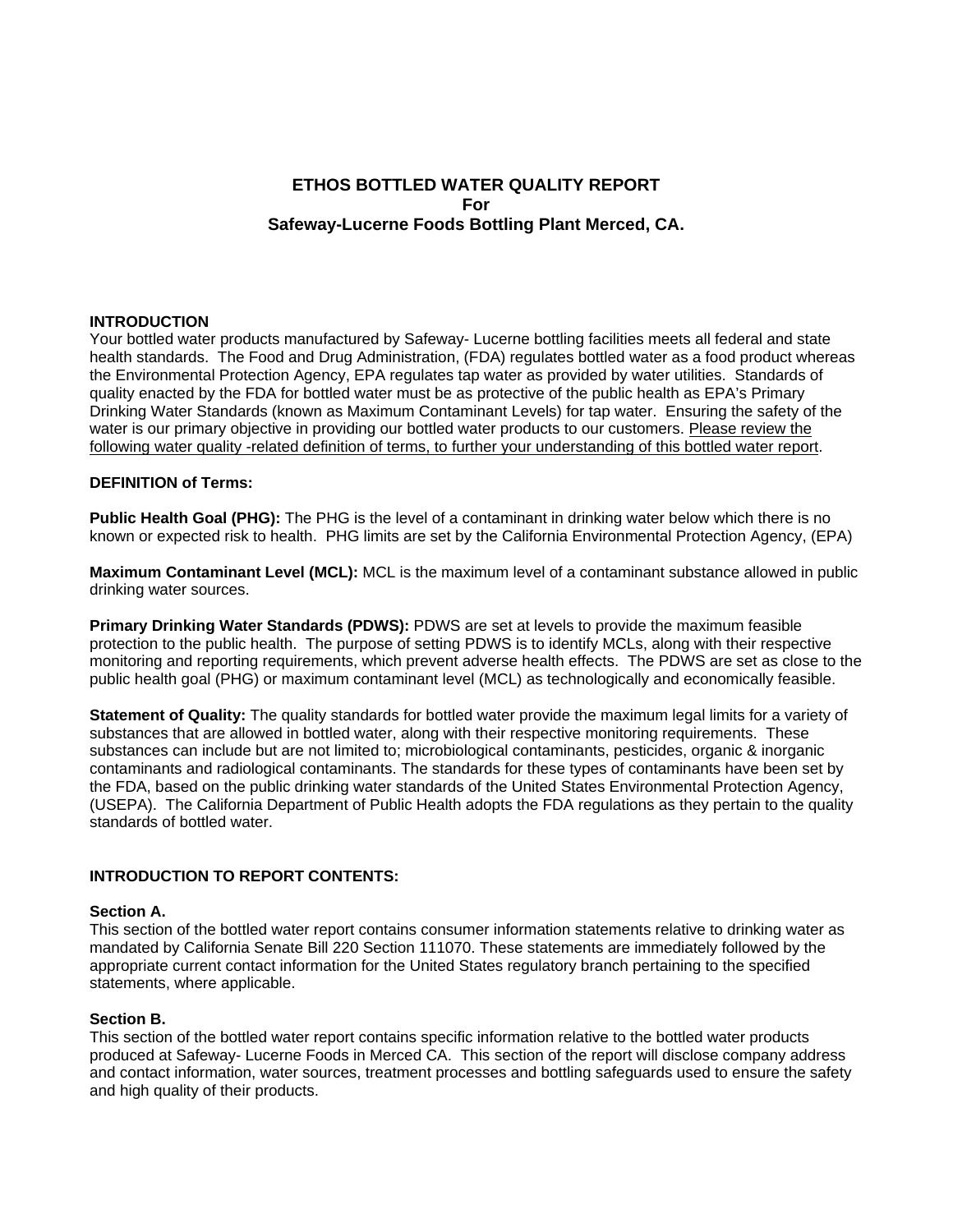## **Report Section A.**

The following consumer information statements comply with and are taken directly from SB220 111070. SEC.2. (a) "Bottled Water", means any water that is placed in a sealed container at a water-bottling plant to be used for drinking, culinary, or other purposes involving a likelihood of the water being ingested by humans. Bottled water shall not include water packaged with the approval of the department for use in a public emergency. SEC.2. (c) "Water-bottling plant" means any facility in which bottled water is produced.

The following consumer information statements comply with and are taken directly from SB220 111070 SEC.3. (d) (7) (A)

> "Drinking water, including bottled water, may reasonably be expected to contain at least small amounts of some contaminants. The presence of contaminants does not necessarily indicate that water poses a health risk. More information about contaminants and potential health effects can be obtained by calling the United States Food and Drug Administration, Food and Cosmetic Hotline (1-888-723-3366), For access to the FDA website providing recall information, to go: http://www.fda.gov/opacom/7alerts.html.

## **Report Section A. (Continued)**

The following consumer information statements comply with and are taken directly from SB220 111070 SEC.3. (d) (8)

> "Some persons may be more vulnerable to contaminants in drinking water than the general population. Immuno-compromised persons, including, but not limited to, persons with cancer who are undergoing chemotherapy, persons who have undergone organ transplants, persons with HIV/AIDS or other immune system disorders, some elderly persons, and infants can be particularly at risk from infections. These persons should seek advice about drinking water from their health care providers. The United States Environmental Protection Agency and the Centers for Disease Control and Prevention guidelines on appropriate means to lessen the risk of infection by cryptosporidium and other microbial contaminants are available from the Safe Drinking Water Hotline (1-800-426-4791)."

The following consumer information statements comply with and are taken directly from SB220 111070 SEC.3. (d) (9)

> "The sources of bottled water include rivers, lakes, streams, ponds, reservoirs, springs, and wells. As water naturally travels over the surface of the land or through the ground, it can pick up naturally occurring substances as well as substances that are present due to animal and human activity. Substances that may be present in the source water include any of the following:

> (1) Inorganic substances, including, but not limited to, salts and metals, that can be naturally occurring or result from farming, urban storm water runoff, industrial or domestic wastewater discharges, or oil and gas production.

 (2) Pesticides and herbicides that may come from a variety of sources, including, but not limited to, agriculture, urban storm water runoff, and residential uses.

 (3) Organic substances that are byproducts of industrial processes and petroleum production and can also come from gas stations, urban storm water runoff, agricultural application, and septic systems.

 (4) Microbial organisms that may come from wildlife, agricultural livestock operations, sewage treatment plants, and septic systems.

 (5) Substances with radioactive properties that can be naturally occurring or be the result of oil and gas production and mining activities."

The following consumer information statements comply with and are taken directly from SB220 111070 SEC.3. (d) (10)

"In order to ensure that bottled water is safe to drink, the United States Food and Drug Administration and the State Department of Public Health prescribe regulations that limit the amount of certain contaminants in water provided by bottled water companies."